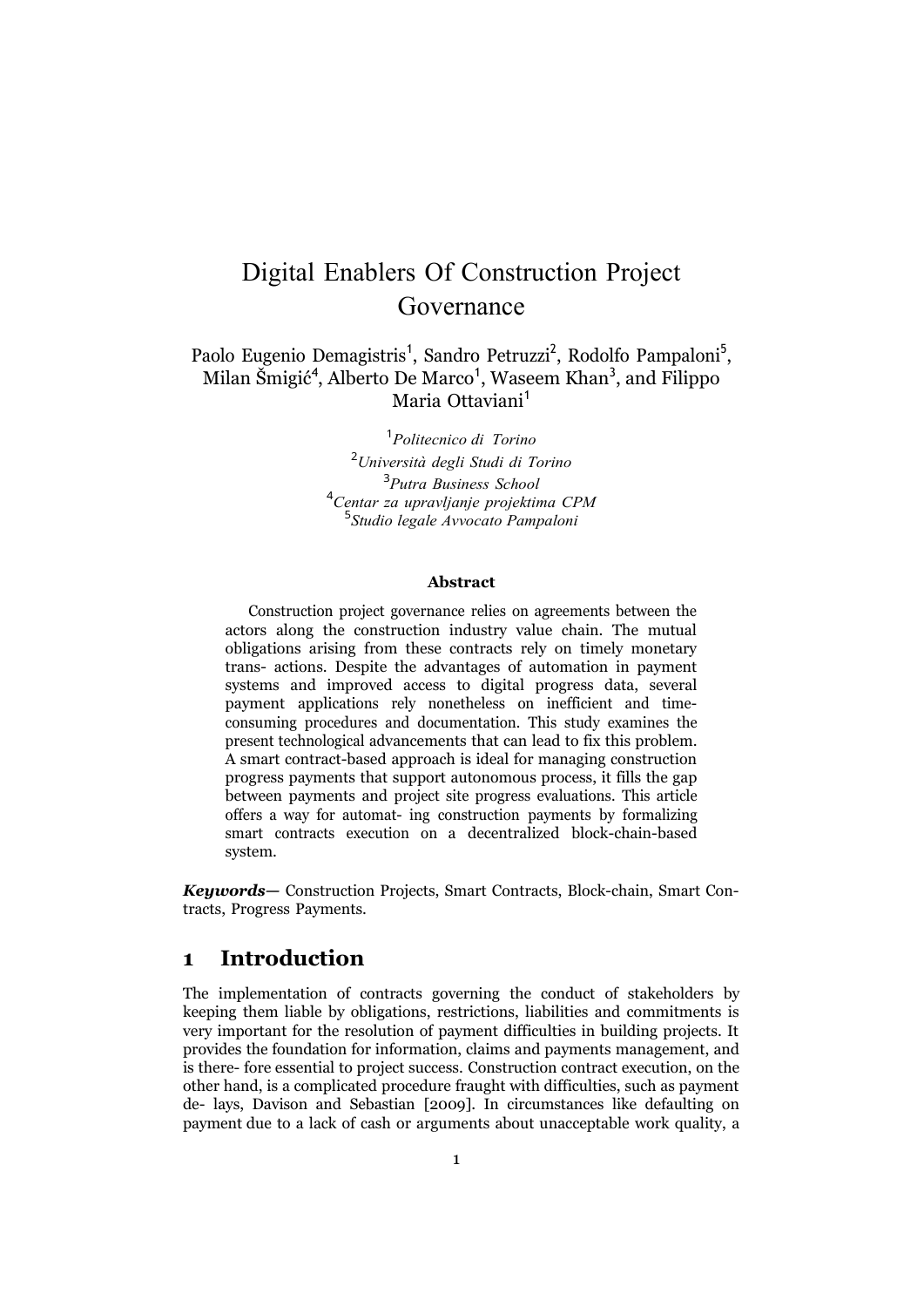contract is considered to have been breached or interrupted. The uncertainty of terminology in identifying responsibility, authority, and prohibitions mentioned in the contracts exacerbates these issues. Furthermore, the contract management process is slow because decision-making requires consensus among parties. Multiple layers of agreement from stakeholders from many agencies precede the consensus; hence, an unchanging audit trail must be developed to avoid future disagreements. Measures to improve construction contract management were offered in previous studies. Standard construction contracts, on the other hand, are focused on improving the contract structure and are nevertheless difficult to comprehend by those who are not lawyers. Smart contracts have been proposed to make contract management easier. Progress in construction payments is crucial for efficient project execution and financial welfare of its partners according to Navon [1996]. The building industry is still using traditional contracts and timeconsuming payment systems that rely on manual processes. The project stakeholders suffer as a consequence of late or non-payments Peters et al. [2019], which makes construction industry heavily credit and poor cash sector. For payment stakeholders such as suppliers and sub- contractors, payment issues are much more serious, Kaka [2001].

Smart contracts have been proposed to make contract management easier. Smart contracts are made by analyzing the relationships between contract participants and contractual data, then modeling traditional textual contracts in XML format, Cardoso and Oliveira [2008]. However, Smart contracts are currently used mostly in the IT industry, where the complexity of relationships between parties, obligations, and activities is lower than in building contracts. Smart contract can support automated construction payments, which may benefit Stakeholders in the building supply chain comprising creditors, owners, construction companies, subcontractors, vendors of materials, and rental equipment companies. Savings on costs, times and untimely payment can be achieved by automation, which is an important construction risk factor, with catastrophic impacts, including cost overrun, delays and the re-engaged trust, Durdyev and Hosseini [2019]. This resultant lack of confidence further reduces payment processing and creates an unsafe loop claimed by Manu et al. [2015]. Increased availability of as-built digital information, backed by automation, machine learning and Building Information Modeling (BIM), has been added to today's trend toward automation, Santos et al. [2017], Bilal et al. [2016]. Payment automation, however, is distant from reality because existing payment programs do not provide or allow automation of progress data. In order to address the inefficiency of payment systems, smart block-chain-supported contracts seems promising, Penzes et al. [2018]; however, what is different between the existing means of automation payment opting for current payment solutions, such as computerization is not clear at all. The authors feel that studying why blockchain is critical for its successful use with relation to advancement in building and how. Ad- dressing this basic subject is an important element towards a clearer objective use, driven by industry challenges and not a transitional concern for new technology, of smart contracts.

In the bid to attain this objective, this research first explores the underlying impediments to automation. The study subsequently proposes that, because of its decentralized and assured functionality of contracts, smart block-chain based contracts can tackle the barriers outlined and provide reliability into payment governance. In order to achieve this goal, this study first explores the underlying impediments to automation. The study subsequently proposes that, due to their decentralized and guaranteed execution of contracts, smart block-chain based contracts can tackle the barriers outlined and provide reliability into payment governance.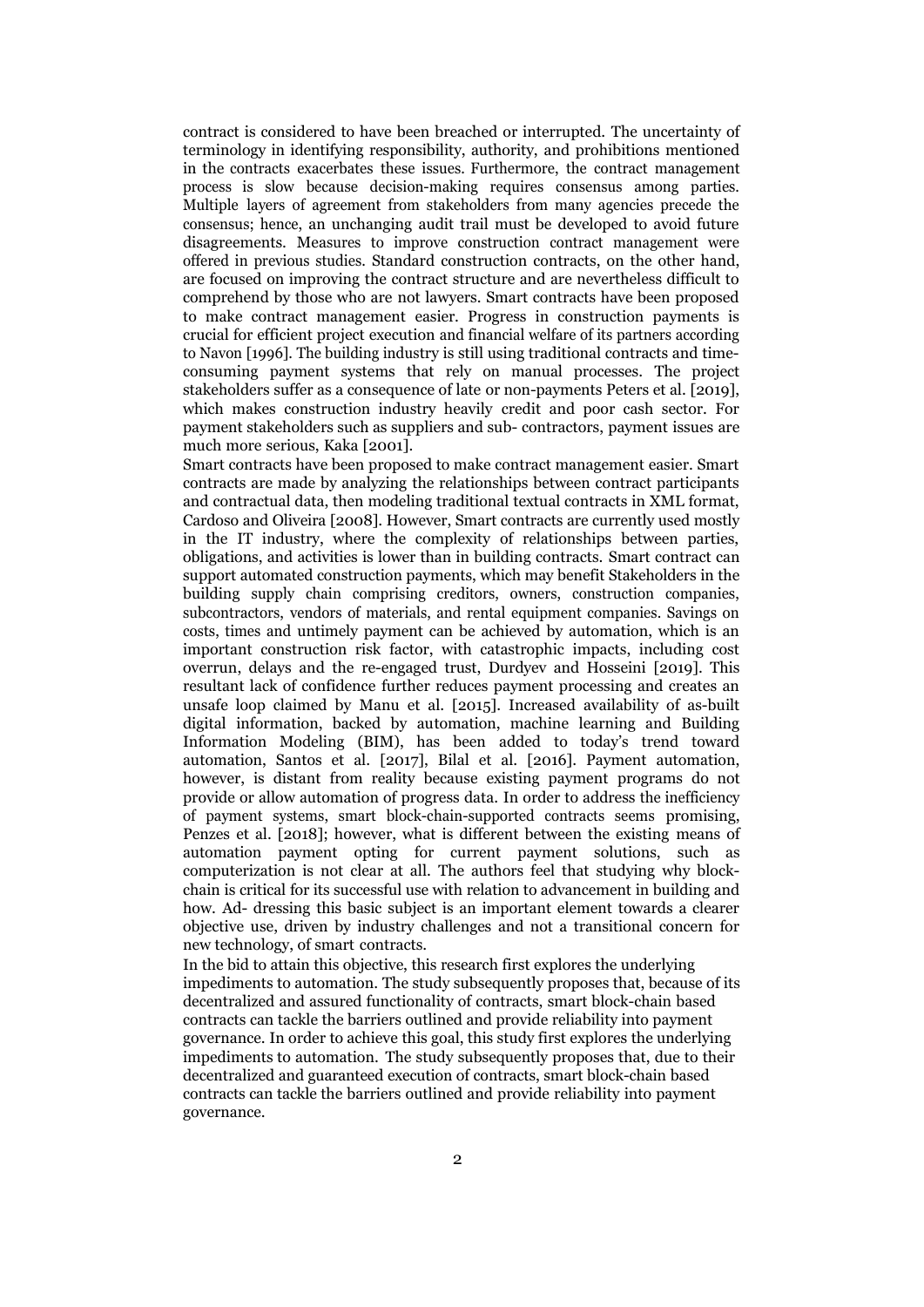#### **1.1 Research questions:**

- 1. Is it feasible to implement digital payment automation in construction project governance?
- 2. Can construction contracts be digitized by block-chain applications?

In order to find answers to above stated research question, this study is aimed at finding out the ground facts for the smart contract based construction payment automation implication with the help of block-chain technology, to better understand the application benefits and clear the way for further development in the sector for practical implementation.

#### **2 Construction contracts:**

Construction contracts offer specific rights in respect of payments to the project participants and 'since the social structure is a right, if the community or group does not acknowledge the right owner's authority, then that right will not continue', Talbot-Jones and Bennett [2019]. Social structures are hence contracts used for compensation of performance. The conception, implementation and enforcement depend on the conventions of individuals and on the collective intentionality of the project members.

In order to define social buildings in view of their underlying legislation, the work under discussion uses the evolution of social reality, Searle [2010]. Searle's work has been inspired by a preoccupation with people's potential to incorporate objectivity into merely social systems. Progress is based on data describing the progress on the worksite, project information, and monetary and operator rights swapping. The study distinguishes between these workflows for the data and information utilized in both categories. This difference relies on the connection of both work and objective observer. Certain facts are based on the human and human consent and are true irrespective of their observers. How do project stakeholders turn basic physical observations into institutional facts? The work performed by subcontractor, for example, must be translated to the fact that the subcontractor has the right to reimbursement. In order to describe the links between facts, Searle created regulatory and constitutive norms. The driving regulations are regulatory because they are not subject to the driving act.

Figure 1(b) illustrates the significance of two supply chain channel of construction contracts that critically affect the applications for payment: product (progress in activity) and cash (payment) payments for progress in the development namely, the social reality and reality correspondingly.

Automation of progress compensation must entail the use of components without human involvement; such computerized contract codes and self-employed workers utilized for the monitoring of work progress (for example, land based monitoring vehicles, aerial drones, or some other remote technologies) without human subjectivity. it's necessary to act as constitutive regulations for the contractual structures employed to bridge the gaps between product flow (physical reality) and cash flow(social reality), figure 1(b).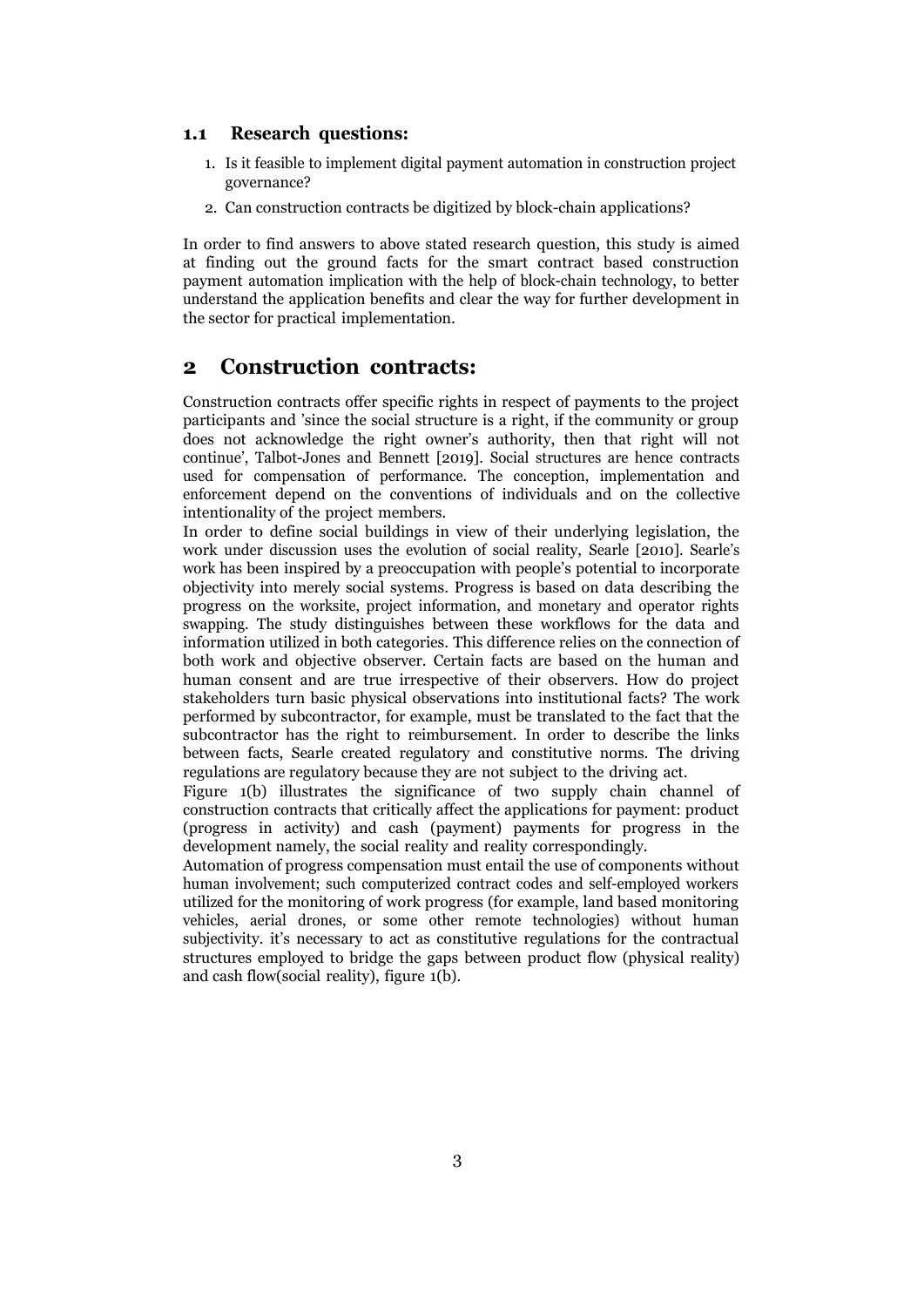

Figure 1: Construction contracts: product flow (brute facts) to cash flow (institutional facts)

The authors contend that existing contract documents and payment requests are regulatory merely. They cannot operate as constitutive regulations because of its dependence on centralized system for collecting, modeling and transmission of product and financial rewards and absence of self-realization systems, as a result of centralized mechanisms and guaranteed execution.

#### **2.1 Centralized Payment System:**

Workflows for the construction interim payments (fig.2) include packed cooperation with competing business objectives between independent players. The workflows must be significantly managed by this un-trustful environment, Bitran et al. [2007]. Payments are prepared, reviewed, approved, implemented and enforced using centrally trusted procedures. In the building supply chain, banks also participated significantly as trusted intermediaries in processing cash flow and transactions in addition to project parties. This high level of centralization has had significant effects which damaged the feasibility of the automation of payments.



Figure 2: Construction progress payment: traditional payment flow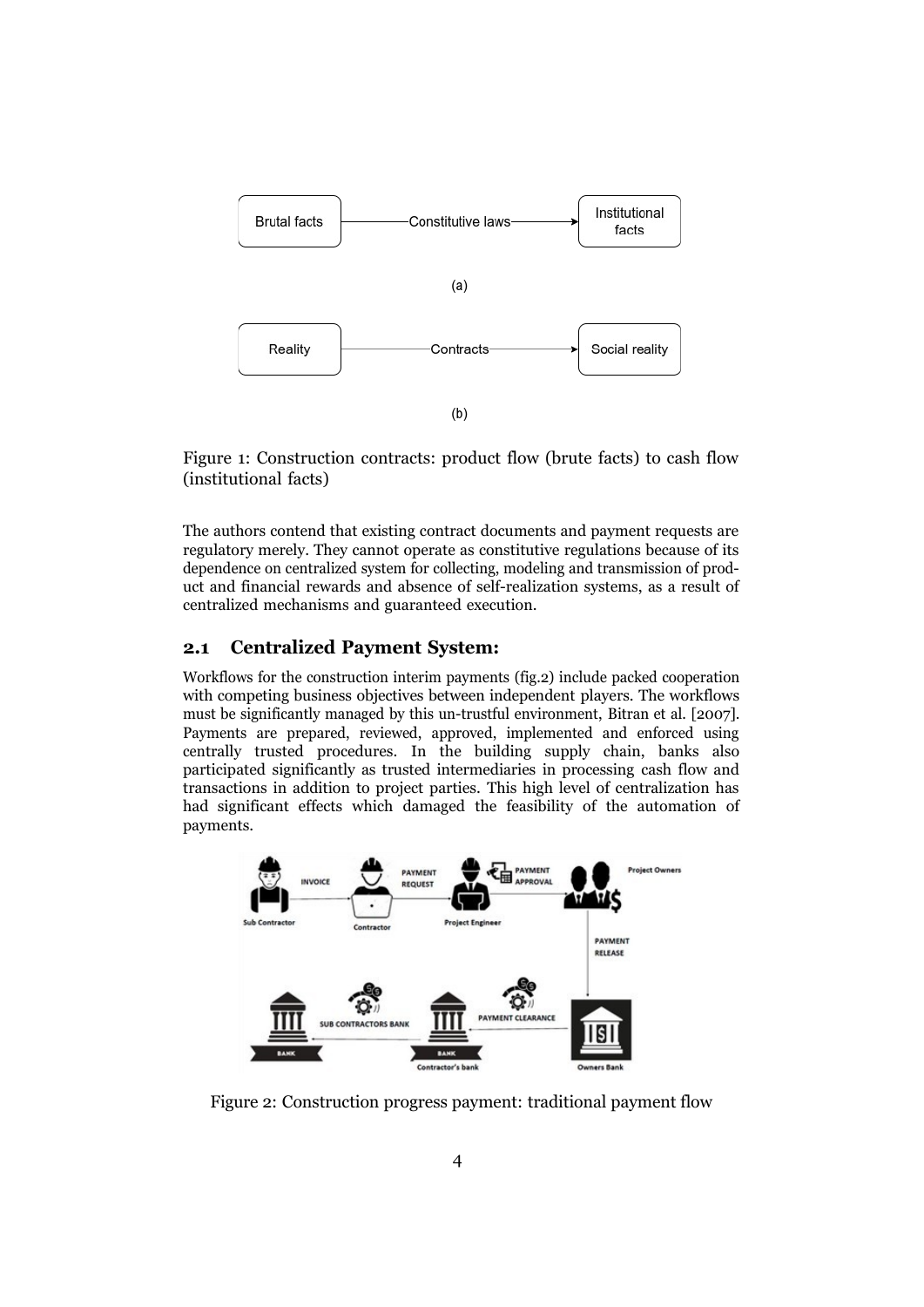First of everything, supply chain operations (which is: the product and payment for the product) might be kept in slices among all the stakeholders of the project and financial institutions (fig.2). It prevents integration of the supply chain and further splits product and cash according to Blount [2008]. This center oriented and compartmentalized data collection, and documentation techniques eliminate the ability to produce a trustworthy single source of truth. Consequently, the accuracy of various data fragments must be checked and the transformation from a product flux to a payment realization cannot be automated.

Secondly, in-out payments (cash flow) data are collected, stored and interpreted by external stakeholders (banks), which are different from significant players such as project owners and financial lenders and the contractors. For investment in successful implementation, these external actors have a key position in the supply chain of the building industry, which grants them exclusivity to data that is essential for supply chain, and optimization of process, Silvestro and Lustrato [2014]. This dependence upon the banks affected the supply chain integration, nevertheless a significant step towards filling the gap of the brute facts and institutional reality of a project. It should also be noted that the financial institutions themselves utilize an intermediary network according to Fellenz et al. [2009].

Third, centralization diminishes energy concentration and generates bottlenecks that could stymie payment processing, Manu et al. [2015]. This asymmetry of knowledge is exacerbated by unequal exposure to the information chain, which encourages opportunistic behavior. The resulting lack of confidence prevents payment processes from being automated because parties must constantly verify validity facts, Feldmann and Müller [2003].

#### **2.2 Trust Issues in Payment Execution:**

It cannot be guaranteed to execute the contractual agreements and condition, as signed by the agreeing parties, causing in delays or non-payments and defaults on the other hand. It is partly because of the form of traditional contractual documents employed, and its dependence on central bodies, for example, the Courts of Justice (CoJ) for contract enforcement, and only after one default. Contractors' unanticipated predictions of their cash flow and working capital remain uncertain as a result of this failure to assure the timing and exact quantity of payments, [PricewaterhouseCoopers]. Over-billing is a result of this fear, as well as contractors' reactions to slow-paying clients who threaten to put them in a negative cash flow situation and lead to insolvency. This uncertainty is particularly troublesome for subcontractors, as payment is frequently contingent not only on the client but also on the general contractor. Despite the fact that all of the project's partners and their stakeholders benefit from the timely reimbursement (Kaka 2001), there is nothing to guarantee payment on the basis of precise contractual conditions. For example, payments to suppliers or subcontractors can also be delayed even after the owner pays to the contractors, because of time-consuming lien waivers or because the contractor uses the fund to tackle its own cash flow concerns.

#### **3 Smart Contracts:**

Szabo [1994], established the concept for Smart Contracts, describing it as "a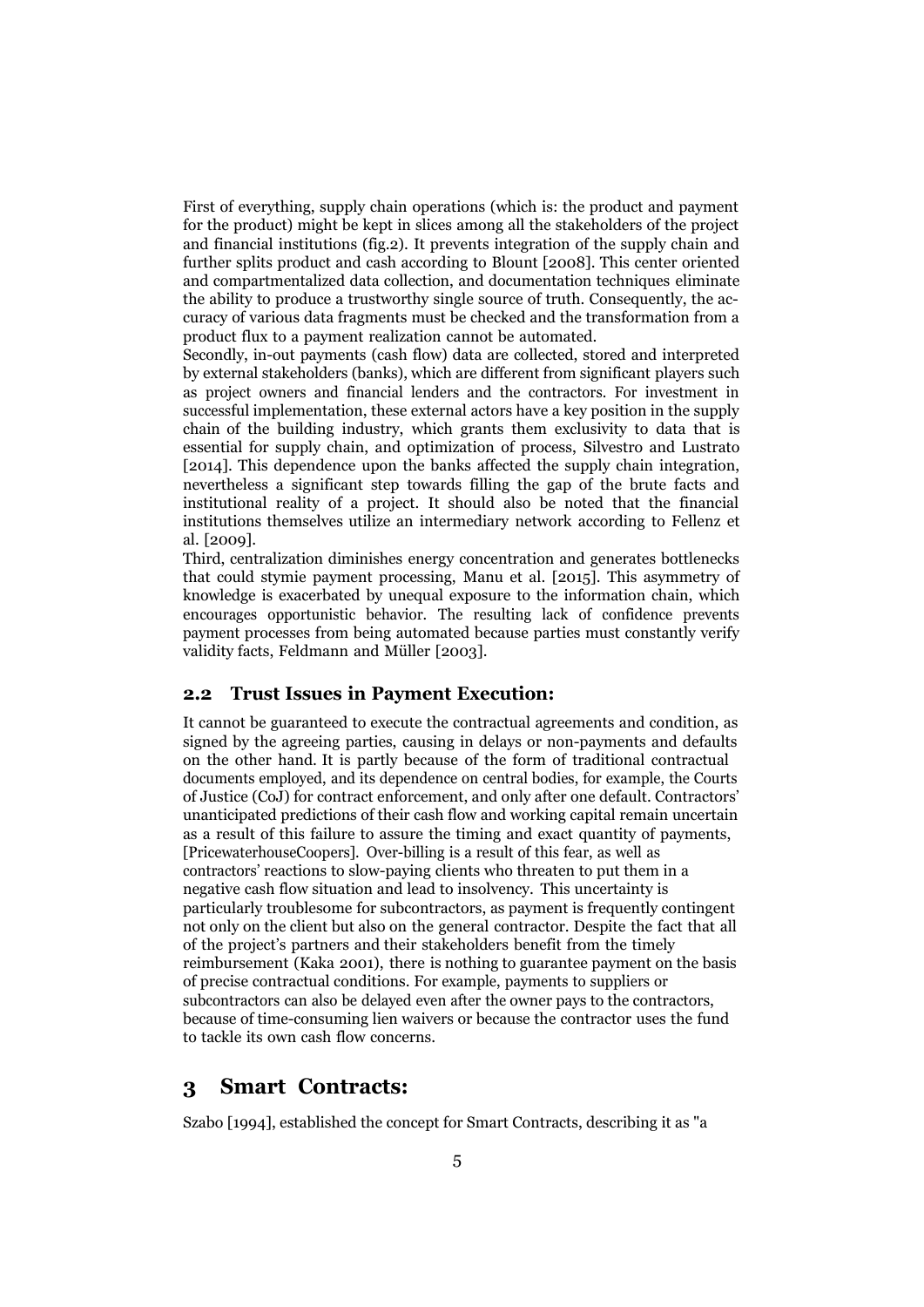system for computer protocols which implements the terms and conditions of an agreement." His definition advises that an automated protocols (1) compliant contractual agreement, (2) malicious and unintentional errors could be minimized and (3) It is possible to eliminate the role of inter-mediators in contract enforcement.

Human interest must be formalized in computerized contracts, which strengthens the security of contractual relations and agreements, he stated in his 1997 book, Szabo [1997a]. Szabo [1997b] suggested that, as compared to paper and traditional contracts, protocols that run on a public network provide a better way to formalize connections.

For smart contracts observability, verification and privacy(protection against any other parties) are the main features as presented by Szabo [1997b]. The observability feature assures that none of the parties is covertly informed prior to the conclusion of a contractual agreement (ex ante) and after (ex post). Parties should be able to decide whether to proceed optimally. The verifiability guarantees that the adjudicator can demonstrate that a party has failed to comply with its terms of contract, based on the formalization of rules and relations via smart contracts. The privacy requirement is that, unless they participate as adjudicators, the smart contract must be contained by third parties.

Although Szabo [1994] discussed some possible applications of digital contracts, such as the intelligent real estate, The idea failed to acquire momentum because of the limited real-world implementation of smart contracts; it was Bitcoin's inventiveness, Nakamoto [2008] and the emergence of a block-chain that led to smart contracts once again in 2010.

### **4 Blockchain:**

Block-chain one of the financial building blocks,is the key reason for cryptocurrencies like Bitcoin's recent success, Nakamoto [2008]. It offers a decentralized approach for achieving peer-to-peer network consensus (P2P), Narayanan et al. [2016]. It utilizes encryption and game theory tools to develop and maintain an ingenious and distributed common directory of transactions without Banks, for example, are centralizing authority, Swan [2015]. The block-chain decentralized consensual mechanism does away with the requirement for transaction participants to have faith in each other; many experts consider this to be the most important trait that distinguishes cryptocurrencies from their failed predecessors, claimed by Vigna and Casey [2016].

A blockchain includes a sequence of data blocks, each having a crypto-graphical summary of its preceding block, storing many transactions. As a result, the record chain is immutable and traceable. Introducing the concept of block-chains in decentralized applications the Ethereum protocol took this concept farther, Wood and others [2014]. Ethereum is a cryptocurrency with its own block-chain (Ether). It is considered version 2.0 of the Block-chain and goes far beyond decentralized currency exchange, Diedrich [2016]. On the Ethereum virtual computer (EVM), the protocol and nearly the whole language enable for the program execution, which is a decentralized global computer. This computer network executes the code and publishes for the underlying block-chain; it provides a consensus-based approach similar to Bitcoin. The global computer's decentralized structure eliminates manipulation of the contracts and minimizes delay.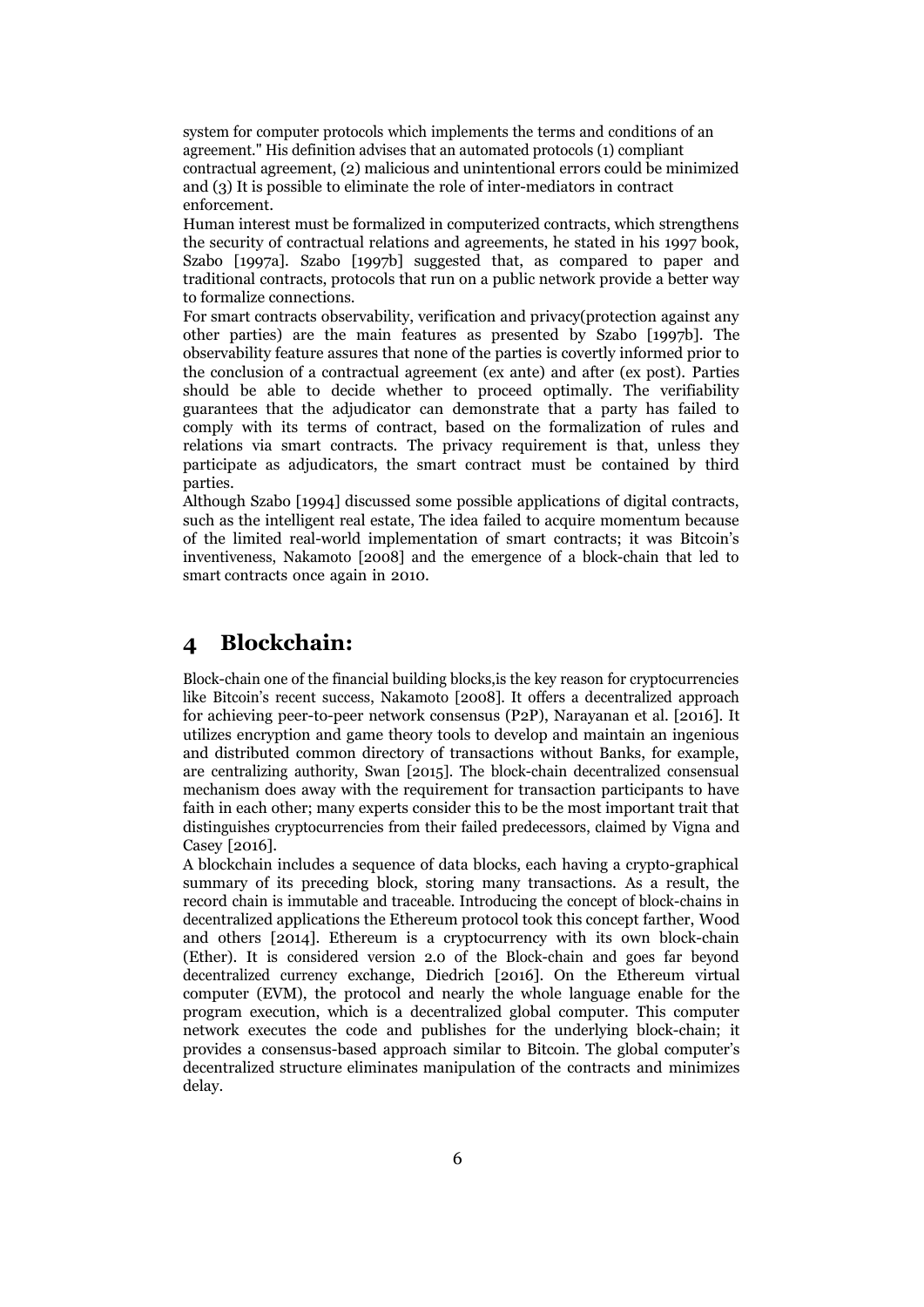#### **5 Smart Contracts for Construction Projects:**

For Distributed Ledger Technology (DLT) and block-chain, Construction administration was among the selected research areas, Li et al. [2019a]. To investigate the benefits of smart contracts in the construction industry, focus groups were used to develop sociol-technical frameworks, Li et al. [2019b]. For example, decentralized digital contracts in the building industry are expected to decrease costs by 9%, Dakhli et al. [2019]. One of six possible application areas for intelligent contracts and block-chain has been recognized as Token-based payment systems, Hunhevicz and Hall [2019].

These discoveries have encouraged the attention on the ability of constructing information modeling for a block-chain and smart contract, by boosting finance monitoring and raising the credibility of project data, Block-chain may supplement the current techniques to modeling of information, claimed in a research by Turk and Klinc [2017].

Smart contracts were shown to be an extension of BIM methods in a research, Mason [2019], whereas, in a new study, Gabert and Grönlund [2018], such integration was not regarded an imminent research topic. Others talked about arguments to and against it, Mason [2019]. Smart contracts were also found to be unsuitable for complex construction projects in an industry survey, Gabert and Grönlund [2018]. Other researchers showed possible advantages for post-disaster recovery via BIM and blockchain, Nawari and Ravindran [2019]. Building information content adjustable, immutable and distributed perspective of the Building Information System, Hamledari and Fischer [2021].

In spite of the possible applications revealed in the studies, adoption success necessitates a deeper knowledge of the links between industry challenges and the essential aspects of smart contracts, Hunhevicz and Hall [2020]. In terms of the automation in interim and process of supply chain, although block-chain based smart contracts have the potential to deliver on their expectations. It's unclear what distinguishes this technology from a computerized payment systems or other possible kinds of automated payment, Yang et al. [2020].

In the context of payment mechanization, it is crucial to examine the underlying barriers to automation and their relationship to the distinguishing features of block-chain and programmable contracts, which does not exist in the literature.

### **6 Decentralization of Smart Contracts:**

Even if it is automated, contract documents cannot facilitate efficient advance payment automation. This is due to two main limitations: firstly the dependence on centralized execution, control, modeling and communication methods for the flow; and the lack of assured contractual execution. The establishment of components that act as constituent rules is required for effective advance payment automation. Because of its two main properties, smart block-chain-enabled projects can solve this demand. Firstly, smart contracts decentralize payment execution and cause havoc with payment management. Second, it ensures the contract provisions are assured to be executed and the unforeseen results for the parties are eliminated.

These characteristics set smart contracts apart from alternative technologies that could be utilized to allow self-payment. To emphasize this notion, Fig.-3 compares the system architecture of two of the automated payment applications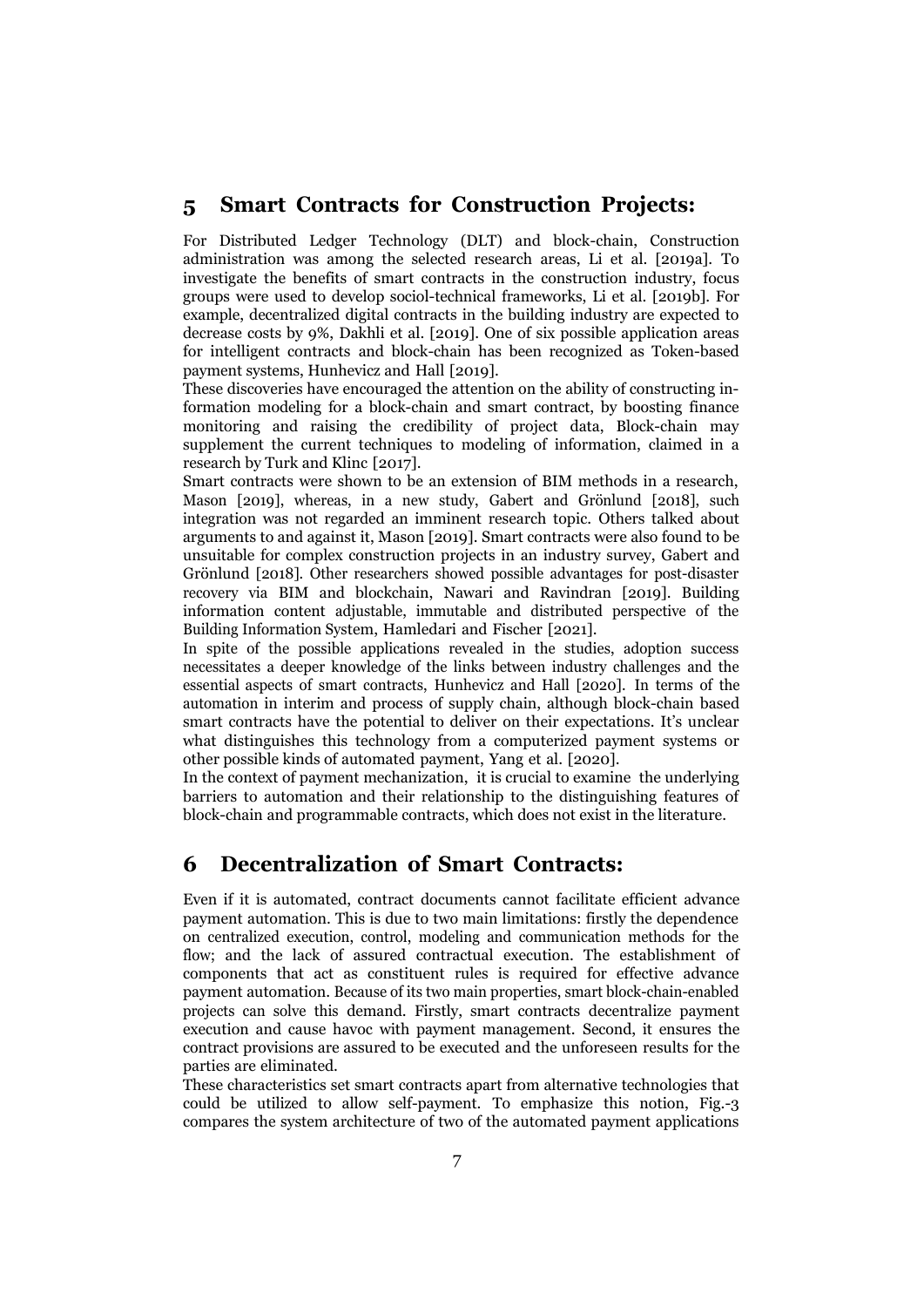that operate without and with smart contracts. Contract documents are digitized and converted to executable in both situations, which settles payment amounts based on input progress data. These two automation modes are contrasted in the next sections.

#### **6.1 Centralized control automation:**

One Project Member is required to implement the coding for the contract and distribute calculation outcomes to remaining P2P Network of project fig.-3(a) for a system functioning without smart contract. Subsequently, banks and financial institutions need to process the monetary transactions further and use the results of the information of accounts which are to be paid or received. This results in client- server architecture with a single player centralizing code executions, authentication, and permissions (e.g. the owner). The present contract documents are governed by the same limitations: which are the lack of its independence and centralized controlling. These servers has the able in refusing services to other stakeholders, delay some processes (e.g. delay transactions which a supplier considers), and amend the contract code underlying the project and rewrite historical data including built-in BIM and acquired progressive data. This centralized implementation of the code causes failures, elevates downtime and raises the asymmetry of knowledge. Such automatic payment is not trustworthy.

"Those who control the past control the future," the central control of the server over the execution of current transactions and the option of re-writing prior projects skew the opportunistic conduct and power centralization. This architecture builds significantly on the confidence of stakeholders in a trustless environment where business targets compete. This is not an automated payment option.

#### **6.2 Decentralized automation of smart contracts:**

On the other hand, the digitized contract will be implemented and executed in digitized contract-based settings Fig.-3(b) on an open block-chain rather than in the P2P project network. For example the Ethereum Virtual Machine (EVM) fig.- 3(b) behaves as a fault-tolerant global workstation for the Ethereum block-chain, in which each node implements the smart contract and publishes the simulation outputs to the ledgers' bottom line (i.e., Ethereum block-chain). The project stakeholders in have no control over contract implementation once they have been implemented, nor can they change or end the administration of payments. This is a decentralized control mechanism. The computer-based contract, the smart public block-chain con- tract, is guaranteed to be executed. This disintermediation benefits from a stronger integration of the product flow and cash flow on the same platform (in ledgers), enhanced supply chain integration, increased visibility of the supply chain and a reduction in the commission charges applied by external institutions for transactions and minimized processing time. However, this middle ground technique introduces a new difficulty for the P2P network, namely the reality because money is a notion of society, and depends upon financial institutions to operate; it now has an inter- country role and is not engaged immediately with the flux of cash between parts of the supply chain. The blockchain based system has been resurrected because it allows for a periodic interim transfer of payments through cryptocurrencies and provides protocols for unique crypto-asset design. The importance of decentralization and assured execution is demonstrated by the contrast among both the smart architecture and customer server, the essential features that elaborate and make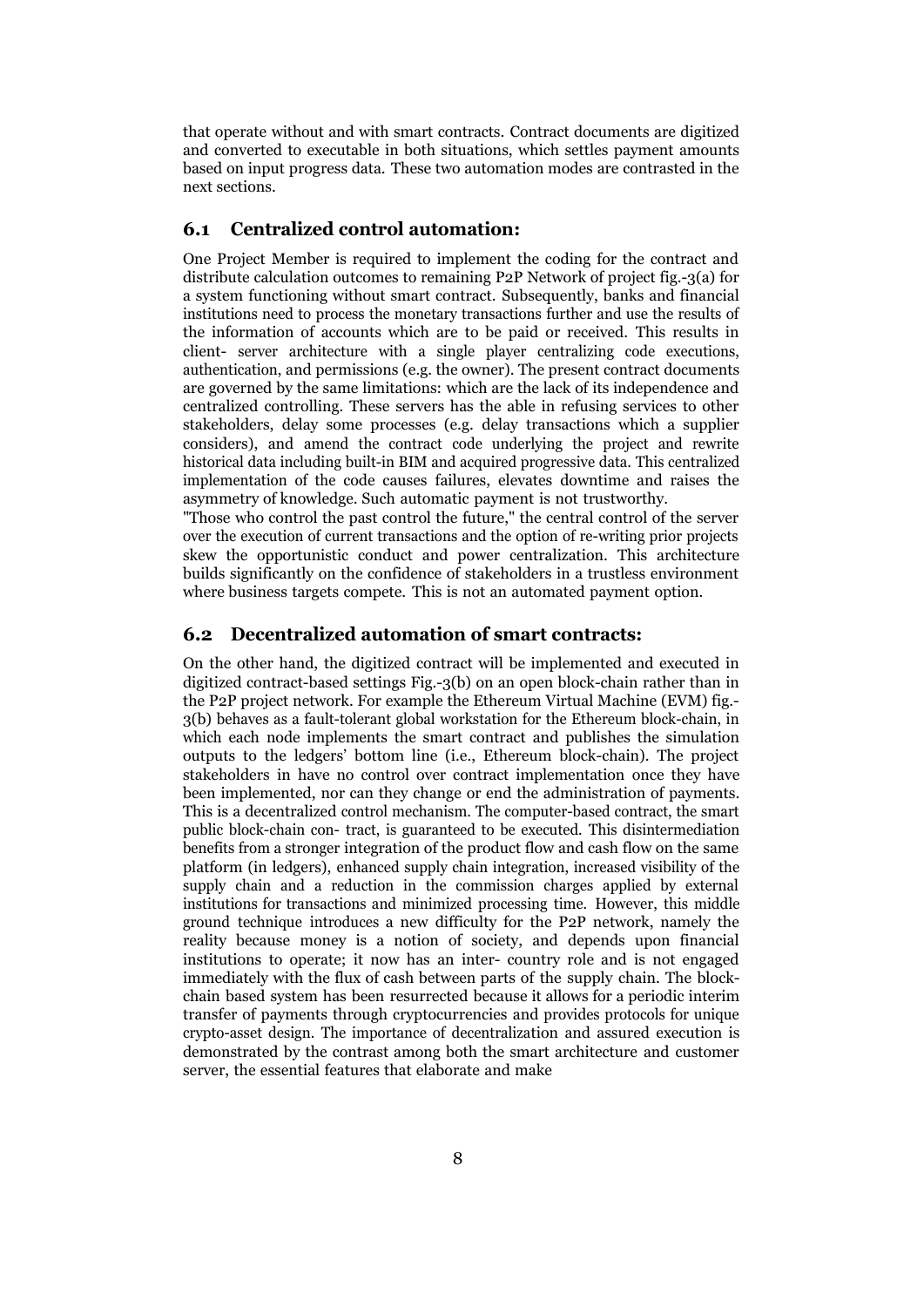

Figure 3: smart contract based Payment system a) without blockchain b) with blockchain, Hamledari and Fischer [2021]

them constitutive by defining the role of intelligent agreements in automated payment systems. Its reliability comes at the expense of inefficiency, which blockchain offers. Only the server is responsible for the calculations in the decentralized architecture, whereas other EVM nodes execute the same computerized contract and keep a complete copy of the registry and the associated transactions. It provides a secure way for executing electronic contracts without depending on other parties.

## **7 Implications:**

Smart contracts and their underlying block-chain technology have broader implications for computer science, resolution of conflicts, and contract conduct in constructions regulations, in addition to its critical role in automating advances. The primary consequences are that stakeholder cooperation will have more autonomy and will require less trust and an application-independent, lifecyclical and shared perspective on the information about the project - a single source of truth.

The rules of smart contracts are hard-coded into the system and assure stakeholder compliance through their own enforceability characteristics. This decreases the de- pendency on trust and promotes the design of technologies to encourage cooperation between project stakeholders concluding a contractual agreement. The ensuing in- dependence, enabled by secure protocols, minimize the need to manually verify data accuracy, which shows a reduction in trust necessity, claimed by Gad et al. [2016]. Autonomous contract management and Decentralization is more than simply corporate regulator, it is actually a factor in decreasing friction drastically and making conductivity more efficient, as this decreases unforeseen output, De Filippi [2018]. Each project participant inevitably agrees to the contractual conditions as a souvenir in digital agreement that controls project delivery, Abdul-Malak and Hamie [2019]. Contract management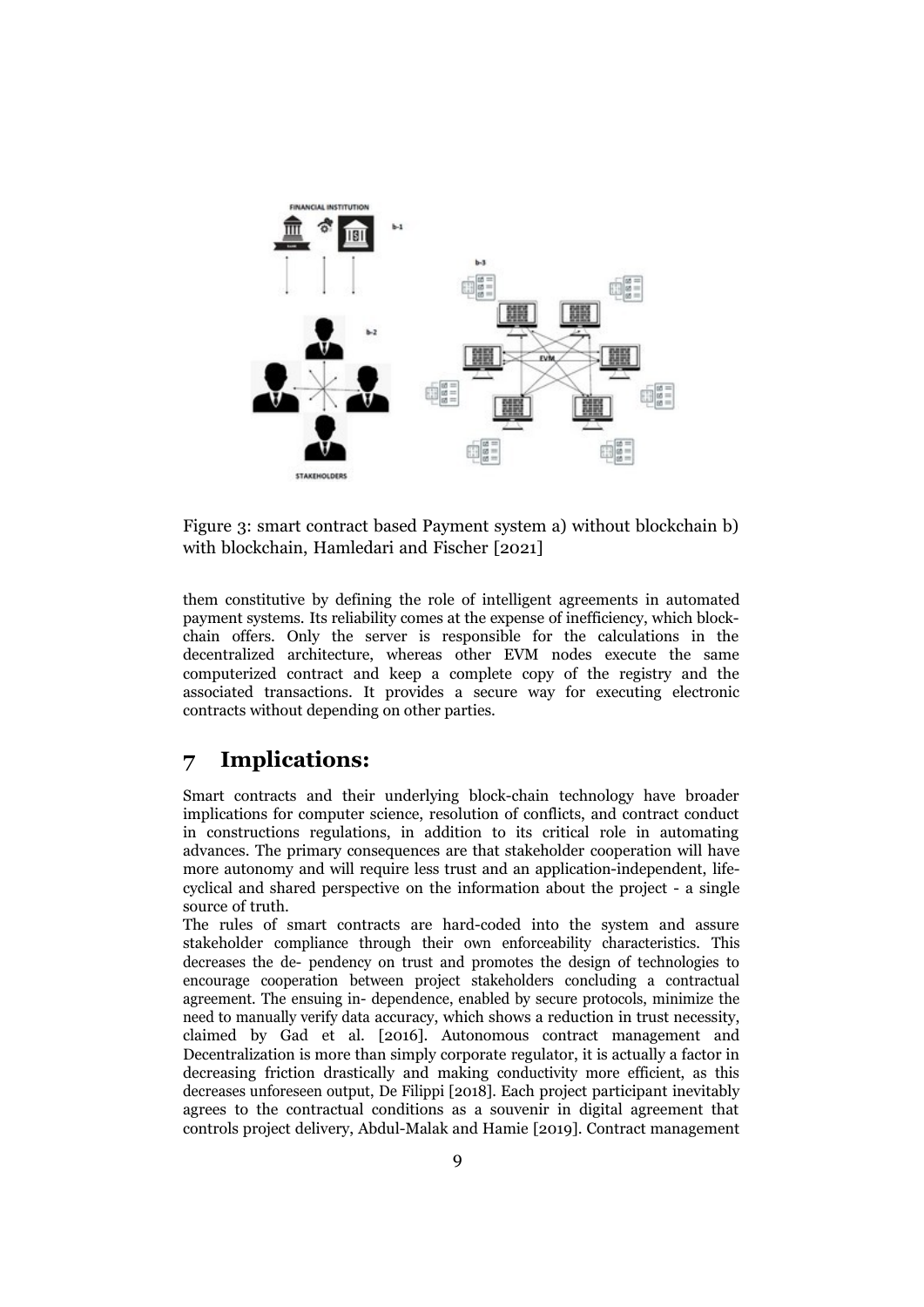autonomy, along with smart contract legacy, provides an effective enforcement mechanism for ensuring compliance with standards and best practices.

Without relying on intermediaries, block-chain and cryptographic protocols are able to obtain agreement without relying on intermediaries on the actual status of a shared reality/content curated collaboratively. Automating progress payments necessitates a shared understanding between the parties engaged on brute or institutional events such as construction progress, as-built payment status, accounts payable and receivable, contract conditions, contractual agreement compliance, and financial flow between the parties. ADR (Alternative dispute resolution) proceedings depends on information currently documented in several versions and in an independent stakeholder managed case law. This inadmissibility of certain evidence none of the court of law creates problems concerning the authenticity of proof. By introducing a new data communication and access mechanism, Block-chain promotes ADR, in which Information is securely saved and written on a common data layer that may be accessed via separate applications.

### **8 Limitations:**

- Once a project has been implemented, the decentralized system not only affects the workflows for payments but also the role of stakeholders. A failure to recognize this evolving dynamic presents a significant risk to the adoption of smart contracts, Piao [2020].
- Computational outcomes are not reversible, this implies that bad coding can jeopardize the integrity of project information or result in huge financial losses. The stakeholders must ensure that the computerized code is sound before deploying it. To ensure the operation of an intelligent contract, the academic community has focused on verification and validation approaches to enhance the safety of smart contracts, Bhargavan et al. [2016].
- Regarding security of contracts, other hazards emerge because block-chains are susceptible to P2P assaults. In order to disrupt the consensus of blockchain, a 51% attack on the network is necessary. This involves controlling over than 50% of the hash rate and computational capacity in block-chain utilizing the proof of work protocol (PoW), either by acquisition of other mining pools or through gathering computer power equivalent to the real hash rates and contributing as a miner, Gervais et al. [2016]. Although it cannot guarantee an effective strike, it does increase the chances of causing damage to the consensus process, such as allowing defective data being sent to the shared ledger or ignoring some transactions.

### **9 Conclusion:**

The construction sector as of now relies on slow and inefficient traditional payment applications. Projects and parties involved are exposed in this way towards multitude hazards, as well delayed or non-paid transactions, possibility of lien, diminished confidence and overrunning costs/program. The payment automation is still not a reality despite promised advantages and the abundance of digital progress data available now.

In the early stages of research and development, smart contract-based payment systems still exist. Successful adoption of the contract requires: the significance of intelligent deal security and verification, the assessment of the effect on incentive frameworks, and the characteristics of decentralized contract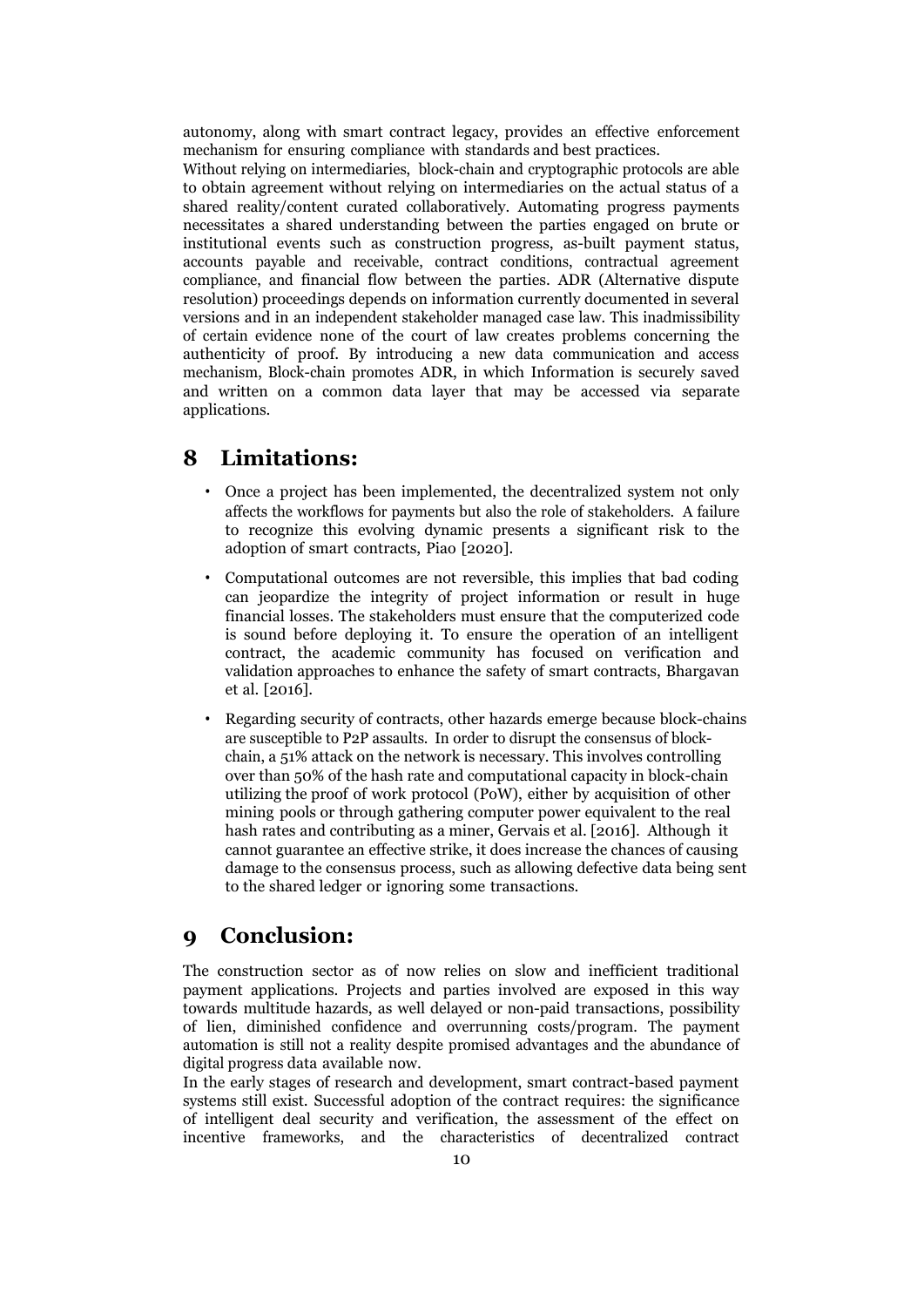administration project fulfillment methods.

In order to identify the constraints that inhibit automation. The argument was made that existing applications for payment operations and associated documents for contract could not support progress payments automatically, even if they are computerized, due to two important restrictions: The reliance on central methods of control and implementation, as well as the absence of an assured operation, are both issues. The paper then went on to illustrate why, despite the difficulties, block-chain and intelligent contracts offer a lot of promise. Payment automation has been investigated in both block-chain-based and non-block-chain-based systems. The introduction of zero-trust computing owing to the usage of autonomous and automated code is one of the overarching consequences of smart contracts and their underpinning block-chain technology in settling disputes and contractual compliance; and the establishment of life-cyclical, application independent, immutable and fully audited project information. First, by implementing mechanisms that nurture confidence and decrease the potential for opportunistic behavior, and, second, by establishing a single source of reality that can be accessed by all stakeholders, it promotes dispute settlement.

#### **References**

- Bill Davison and Richard J. Sebastian. The relationship between contract administration problems and contract type. *Journal of Public Procurement*, 9(2): 261–285, January 2009. ISSN 1535-0118. doi: 10.1108/JOPP-09-02-2009-B005. URL https://doi.org/10.1108/JOPP-09-02-2009-B005. Publisher: Emerald Publishing Limited.
- R. Navon. Company-Level Cash-Flow Management. *Journal of Construction Engineering and Management*, 122(1):22–29, March 1996. ISSN 0733-9364. doi: 10.1061/(ASCE)0733-9364(1996)122:1(22). URL https://ascelibrary.org/ doi/abs/10.1061/%28ASCE%290733-

9364%281996%29122%3A1%2822%29. Pub- lisher: American Society of Civil Engineers.

- Everson Peters, Kern Subar, and Hector Martin. Late Payment and Nonpayment within the Construction Industry: Causes, Effects, and Solutions. *Journal of Legal Affairs and Dispute Resolution in Engineering and Construction*, 11(3): 04519013, August 2019. ISSN 1943-4170. doi: 10.1061/(ASCE)LA.1943-4170. 0000314. URL https://ascelibrary.org/doi/full/10.1061/%28ASCE%29LA. 1943-4170.0000314. Publisher: American Society of Civil Engineers.
- Ammar Peter Kaka. The case for re-engineering contract payment mechanisms. In *17th Annual ARCOM Conference, University of Salford, UK*. Citeseer, 2001.
- Henrique Lopes Cardoso and Eugénio Oliveira. A context-based institutional normative environment. In *International Workshop on Coordination, Organizations, Institutions, and Norms in Agent Systems*, pages 140–155. Springer, 2008.
- Serdar Durdyev and M. Reza Hosseini. Causes of delays on construction projects: a comprehensive list. *International Journal of Managing Projects in Business*, 13(1):20–46, January 2019. ISSN 1753-8378. doi: 10.1108/IJMPB-09-2018-0178.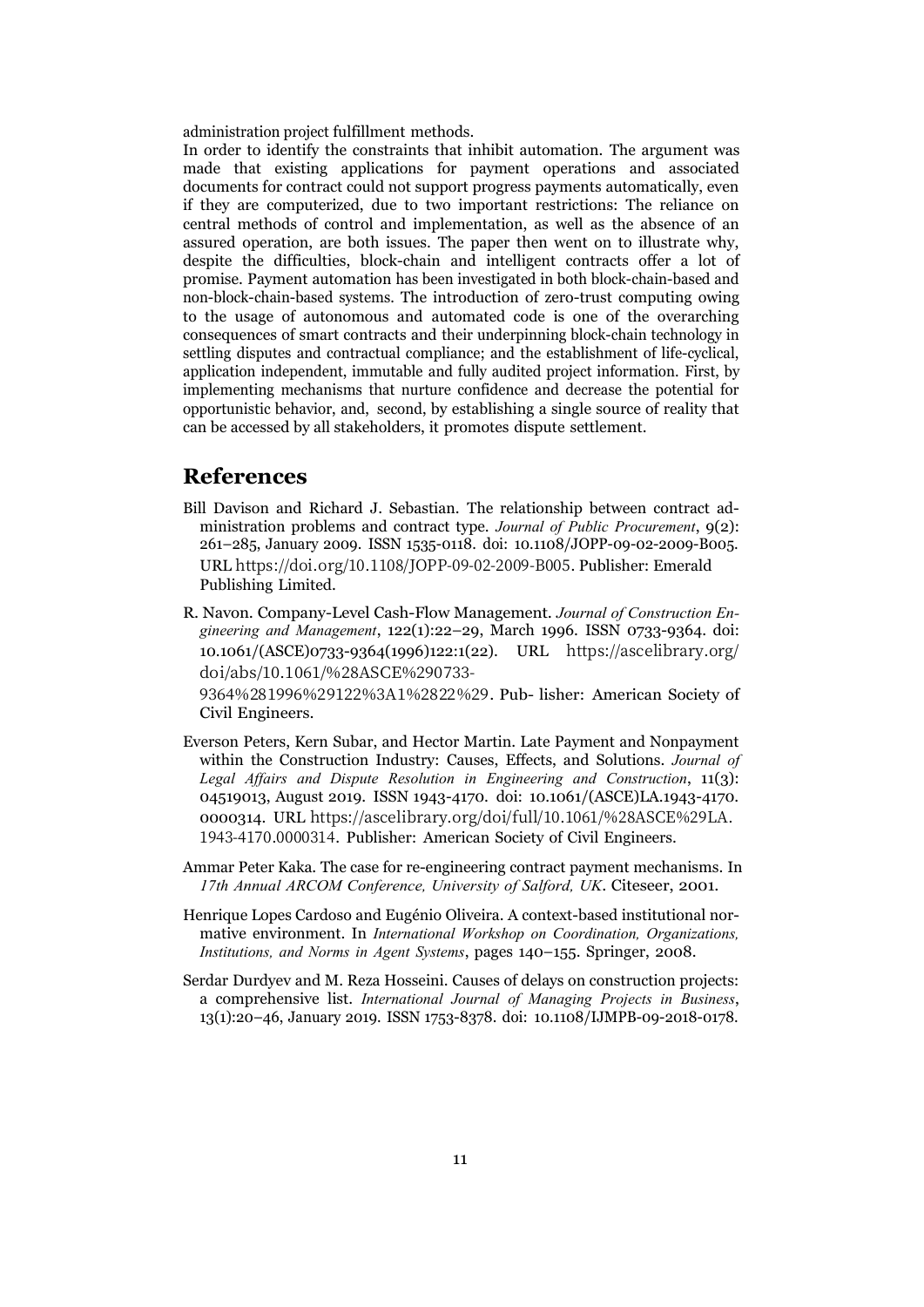URL https://doi.org/10.1108/IJMPB-09-2018-0178. Publisher: Emerald Publishing Limited.

- Emmanuel Manu, Nii Ankrah, Ezekiel Chinyio, and David Proverbs. Trust influencing factors in main contractor and subcontractor relationships during projects. *International Journal of Project Management*, 33(7):1495–1508, October 2015. ISSN 0263-7863. doi: 10.1016/j.ijproman.2015.06.006. URL https: //www.sciencedirect.com/science/article/pii/S0263786315001039.
- Rúben Santos, António A. Costa, and António Grilo. Bibliometric analysis and review of Building Information Modelling literature published between 2005 and 2015. *Automation in Construction*, 80:118–136, August 2017. ISSN 0926- 5805. doi: 10.1016/j.autcon.2017.03.005. URL https://www.sciencedirect. com/science/article/pii/S0926580517302297.
- Muhammad Bilal, Lukumon O. Oyedele, Junaid Qadir, Kamran Munir, Saheed O. Ajayi, Olugbenga O. Akinade, Hakeem A. Owolabi, Hafiz A. Alaka, and Maruf Pasha. Big Data in the construction industry: A review of present status, oppor- tunities, and future trends. *Advanced Engineering Informatics*, 30(3):500–521, August 2016. ISSN 1474-0346. doi: 10.1016/j.aei.2016.07.001. URL https: //www.sciencedirect.com/science/article/pii/S1474034616301938.
- B Penzes, A KirNup, C Gage, T Dravai, and M Colmer. Blockchain technology in the construction industry: Digital transformation for high productivity. In *Institution of civil engineers (ICE)*, 2018.
- Julia Talbot-Jones and Jeff Bennett. Toward a property rights theory of legal rights for rivers. *Ecological Economics*, 164:106352, October 2019. ISSN 0921- 8009. doi: 10.1016/j.ecolecon.2019.06.007. URL https://www.sciencedirect. com/science/article/pii/S0921800918319608.
- John Searle. *Making the Social World: The Structure of Human Civilization*. Oxford University Press, January 2010. ISBN 978-0-19-974586-9. Google-Books-ID: kz6R0eDZ5OEC.
- Gabriel R Bitran, Suri Gurumurthi, and Shiou Lin Sam. The need for third-party coordination in supply chain governance. *MIT Sloan Management Review*, 48 (3):30, 2007. Publisher: Massachusetts Institute of Technology, Cambridge, MA.
- Calvin Blount. Physical and Financial Supply Chains Meet. *Commercial Lending Review*, 23:13, 2008. URL https://heinonline.org/HOL/Page?handle=hein. journals/cmlrv23&id=119&div=&collection=.
- Rhian Silvestro and Paola Lustrato. Integrating financial and physical supply chains: the role of banks in enabling supply chain integration. *International Journal of Operations & Production Management*, 34(3):298–324, January 2014. ISSN 0144-3577. doi: 10.1108/IJOPM-04-2012-0131. URL https: //doi.org/10.1108/IJOPM-04-2012-0131. Publisher: Emerald Group Publishing Limited.
- Martin R Fellenz, Cara Augustenborg, Mairead Brady, and Joe Greene. Requirements for an evolving model of supply chain finance: A technology and service providers perspective. *Communications of the IBIMA*, 10(29):227–235, 2009.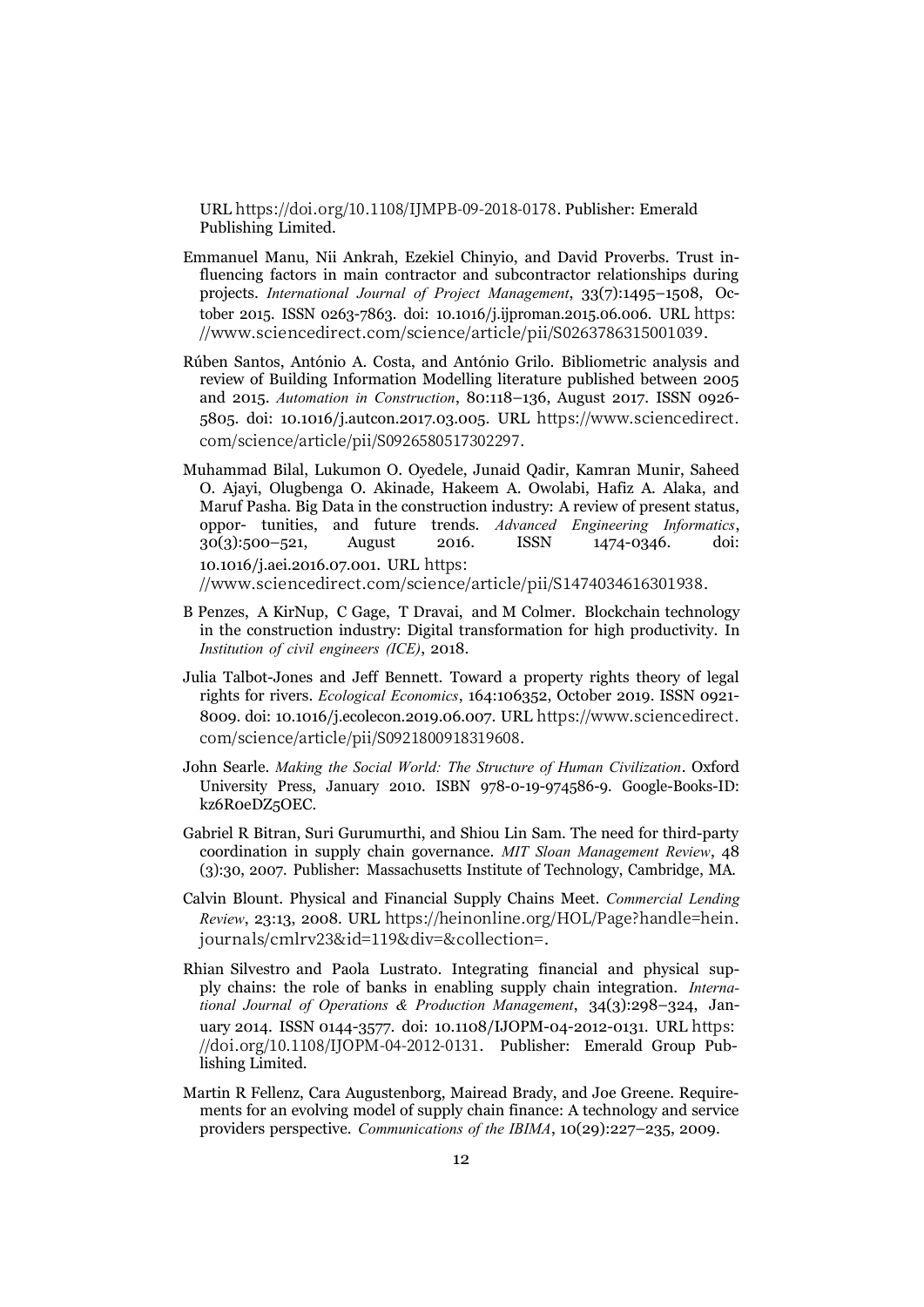- Martin Feldmann and Stephanie Müller. An incentive scheme for true information providing in Supply Chains. *Omega*, 31(2):63–73, April 2003. ISSN 0305-0483. doi: 10.1016/S0305-0483(02)00096-8. URL https://www.sciencedirect.com/ science/article/pii/S0305048302000968.
- PwC (PricewaterhouseCoopers). Navigating uncertainty: PwC's annual global working capital study. Technical report, PwC, 2019. URL https://www.pwc.com/gx/en/working-capital-management-services/ assets/pwc-working-capital-survey-2018-2019.pdf.
- Nick Szabo. Smart contracts, 1994.
- Nick Szabo. The Idea of Smart Contracts | Satoshi Nakamoto Institute, 1997a. URL https://nakamotoinstitute.org/the-idea-of-smart-contracts/.
- Nick Szabo. Formalizing and Securing Relationships on Public Networks. *First Monday*, September 1997b. ISSN 1396-0466. doi: 10.5210/fm.v2i9.548. URL https://journals.uic.edu/ojs/index.php/fm/article/view/548.
- Satoshi Nakamoto. Bitcoin: A peer-to-peer electronic cash system. *Decentralized Business Review*, page 21260, 2008.
- Arvind Narayanan, Joseph Bonneau, Edward Felten, Andrew Miller, and Steven Goldfeder. *Bitcoin and Cryptocurrency Technologies: A Comprehensive Introduction*. Princeton University Press, July 2016. ISBN 978-1-4008-8415-5. Google-Books-ID: LchFDAAAQBAJ.
- Melanie Swan. *Blockchain: Blueprint for a New Economy*. "O'Reilly Media, Inc.", January 2015. ISBN 978-1-4919-2047-3. Google-Books-ID: RHJmBgAAQBAJ.
- Paul Vigna and Michael J Casey. *The age of cryptocurrency: how bitcoin and the blockchain are challenging the global economic order*. Macmillan, 2016.
- Gavin Wood and others. Ethereum: A secure decentralised generalised transaction ledger. *Ethereum project yellow paper*, 151(2014):1–32, 2014.
- Henning Diedrich. *Ethereum: Blockchains, digital assets, smart contracts, decentralized autonomous organizations*. Wildfire publishing Sydney, 2016.
- Jennifer Li, David Greenwood, and Mohamad Kassem. Blockchain in the built environment and construction industry: A systematic review, conceptual models and practical use cases. *Automation in Construction*, 102:288–307, June 2019a. ISSN 0926-5805. doi: 10.1016/j.autcon.2019.02.005. URL https: //www.sciencedirect.com/science/article/pii/S0926580518308537.
- Jennifer Li, David Greenwood, and Mohamad Kassem. Blockchain in the Construction Sector: A Socio-technical Systems Framework for the Construction Industry. In Ivan Mutis and Timo Hartmann, editors, *Advances in Informatics and Computing in Civil and Construction Engineering*, pages 51–57, Cham, 2019b. Springer International Publishing. ISBN 978-3-030-00220-6. doi: 10.1007/978-3-030-00220-6\_7.
- Zakaria Dakhli, Zoubeir Lafhaj, and Alan Mossman. The Potential of Blockchain in Building Construction. *Buildings*, 9(4):77, April 2019. ISSN 2075-5309. doi: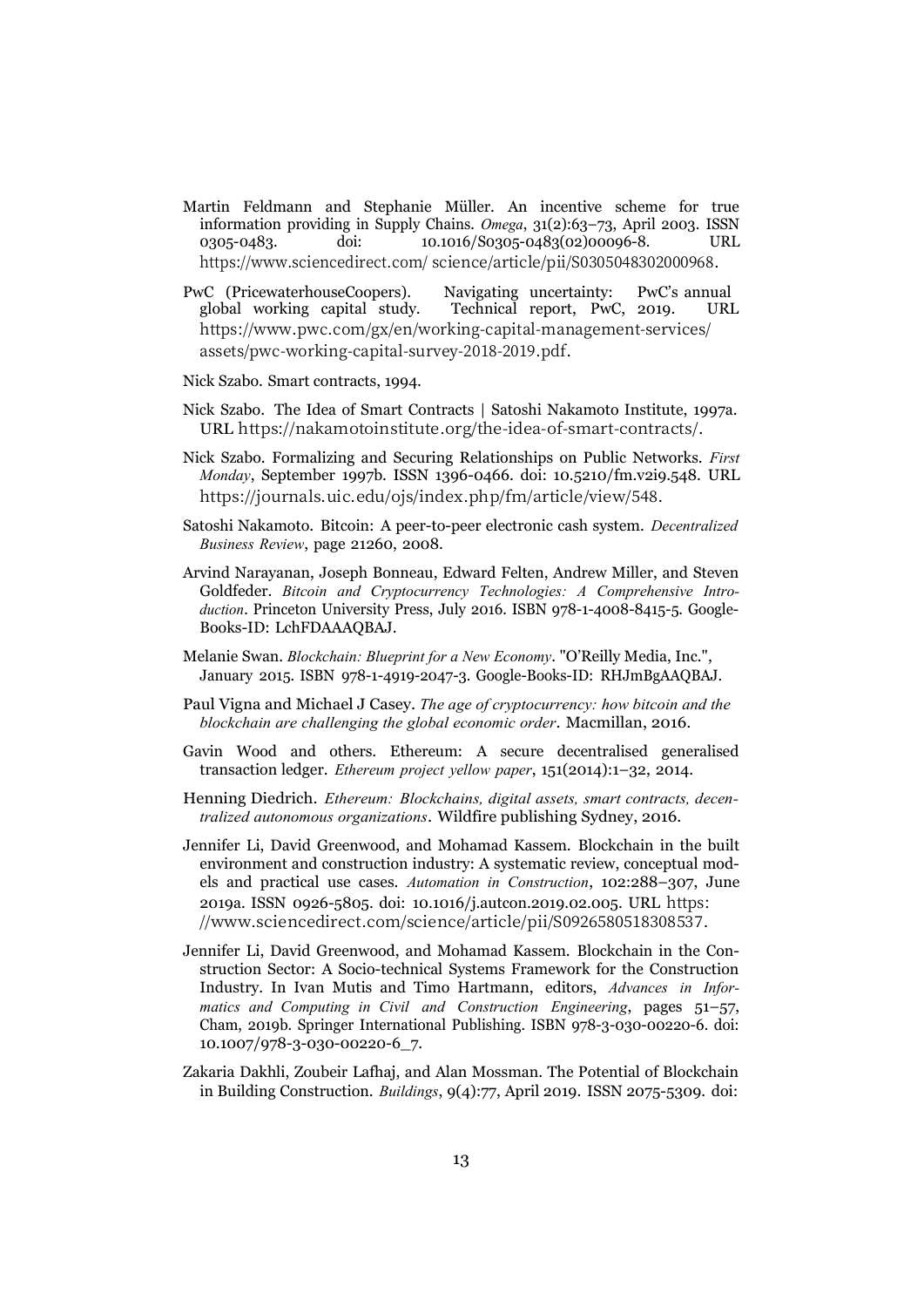10.3390/buildings9040077. URL https://www.mdpi.com/2075-5309/9/4/77. Number: 4 Publisher: Multidisciplinary Digital Publishing Institute.

- Jens J Hunhevicz and Daniel M Hall. Managing mistrust in construction using DLT: a review of use-case categories for technical design decisions. In *Proc., European Conf. for Computing in Construction*, pages 100–109, 2019.
- Žiga Turk and Robert Klinc. Potentials of Blockchain Technology for Construction Management. *Procedia Engineering*, 196:638–645, January 2017. ISSN 1877- 7058. doi: 10.1016/j.proeng.2017.08.052. URL https://www.sciencedirect. com/science/article/pii/S187770581733179X.
- Jim Mason. BIM Fork: Are Smart Contracts in Construction More Likely to Prosper with or without BIM? *Journal of Legal Affairs and Dispute Resolution in Engineering and Construction*, 11(4):02519002, November 2019. ISSN 1943- 4170. doi: 10.1061/(ASCE)LA.1943-4170.0000316. URL https://ascelibrary.org/ doi/abs/10.1061/%28ASCE%29LA.1943- 4170.0000316. Publisher: American Society of Civil Engineers.
- Henny Gabert and Henrik Grönlund. *Blockchain and smart contracts in the Swedish construction industry*. 2018. URL http://urn.kb.se/resolve?urn=urn:nbn: se:kth:diva-231596.
- Nawari O. Nawari and Shriraam Ravindran. Blockchain and Building Information Modeling (BIM): Review and Applications in Post-Disaster Recovery. *Buildings*, 9(6):149, June 2019. ISSN 2075-5309. doi: 10.3390/buildings9060149. URL

https://www.mdpi.com/2075-5309/9/6/149. Number: 6 Publisher: Multidisciplinary Digital Publishing Institute.

- Hesam Hamledari and Martin Fischer. Construction payment automation using blockchain-enabled smart contracts and robotic reality capture technologies. *Automation in Construction*, 132:103926, December 2021. ISSN 0926- 5805. doi: 10.1016/j.autcon.2021.103926. URL https://www.sciencedirect. com/science/article/pii/S0926580521003770.
- Jens J. Hunhevicz and Daniel M. Hall. Do you need a blockchain in construction? Use case categories and decision framework for DLT design options. *Advanced Engineering Informatics*, 45:101094, August 2020. ISSN 1474-0346. doi: 10.1016/ j.aei.2020.101094. URL https://www.sciencedirect.com/science/article/ pii/S147403462030063X.
- Rebecca Yang, Ron Wakefield, Sainan Lyu, Sajani Jayasuriya, Fengling Han, Xun Yi, Xuechao Yang, Gayashan Amarasinghe, and Shiping Chen. Public and private blockchain in construction business process and information integration. *Automation in Construction*, 118:103276, October 2020. ISSN 0926- 5805. doi: 10.1016/j.autcon.2020.103276. URL https://www.sciencedirect. com/science/article/pii/S0926580520301886.
- Ghada M. Gad, Jennifer S. Shane, Kelly C. Strong, and Jinouk Choi. Rethinking Trust in Construction Contract Formation: Dispute Resolution Method Selection. *Journal of Legal Affairs and Dispute Resolution in Engineering and Construction*, 8(3):04516003, August 2016. ISSN 1943-4170. doi: 10.1061/